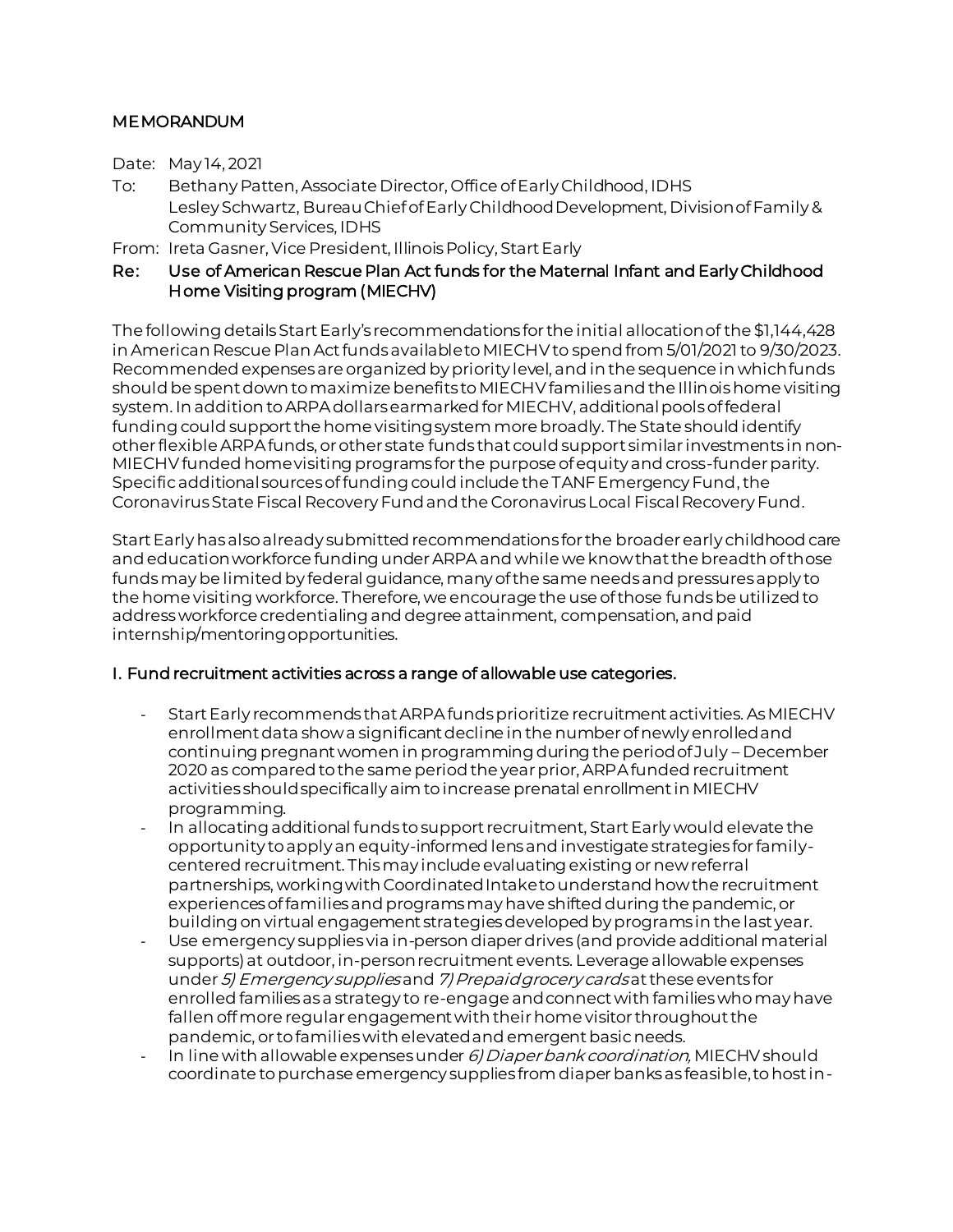person outdoor recruitment events that provide diapering supplies to enrolled families in MIECHV communities.

- o In addition to providing basic supplies to enrolled families, these events should aim to inform families of the availability of in-person services, per forthcoming cross-funder guidance.
- o Events should also publicize available ARPAeconomic security benefits available to families (Child Tax Credit and Earned Income Tax Credit expansion, SNAP and WIC benefits, etc.)
- Per the award instructions from HRSA, under 1) Service Delivery, funds may support service delivery including "service expansion to new families." Additionally, under 2) Hazard pay or other staff costs, funds may support additional staff costs associated with "other activities related to building staff and program capacity." Under this category, programs could support overtime payor additional staff costs to staff supporting in-person recruitment activities in MIECHV communities to drive service expansion and family engagement.
- Additionally, targeting recruitment activities for MIECHV-eligible families in communities with Coordinated Intake could boost enrollment systemwide, if MIECHV programs reach capacity and funnel eligible families to other community programs.

# II. Provide PPE to families returning to in-person visits and to staff.

- As services return to in-person delivery, provide MIECHV participants with "face mask and other personal protective equipment" and "hand soap and hand sanitizer," to support safe participation in in-person home visits as allowable under 5) Emergency supplies.
- Under *1) Service Delivery*, ensure that all MIECHV programs have funds to purchase PPE for staff including masks and hand sanitizer to participate safely in in-person visits.
- For newly enrolling families unable to participate in in-person activities and facing technology barrier to participating in virtual activities, MIECHV should leverage allowable expenses under 7) Technology to purchase tablets, cell phones, minutes, and internet access to enable families to participate in virtual home visits, as necessary.

# III. For programs under capacity due to staff turnover, support hiring and trainings costs.

- Recognizing the initial allocation of ARPA funds is small relative to the typical MIECHV award, if funds remain after the above immediate priority expenses, Start Early would recommend MIECHV fund hiring activities including potential hiring incentives, including one-time hiring bonuses, to build back program capacity to support full caseloads.
- As funds for this award must be spent before September 30, 2023, the need for additional hiring support could be assessed as families return to in-person services and staff turnover returns to closer to pre-pandemic levels.
- Under 2) Hazard pay or other staff costs, specifically "planning, hiring and onboarding additional staff," and 3) Home visitor training, Start Early would encourage MIECHV to plan for additional funds to support the training of new hires, particularly to cover the fees associated with training new HFA and PAT staff. In the event of an influx of new hires, additional hiring costs, including HFA training fees (\$150 per attendee, plus roughly \$50 for the HFA manual) as well as PAT fees (between \$520-\$583 per attendee, depending on the track) would need to be supported through the Start